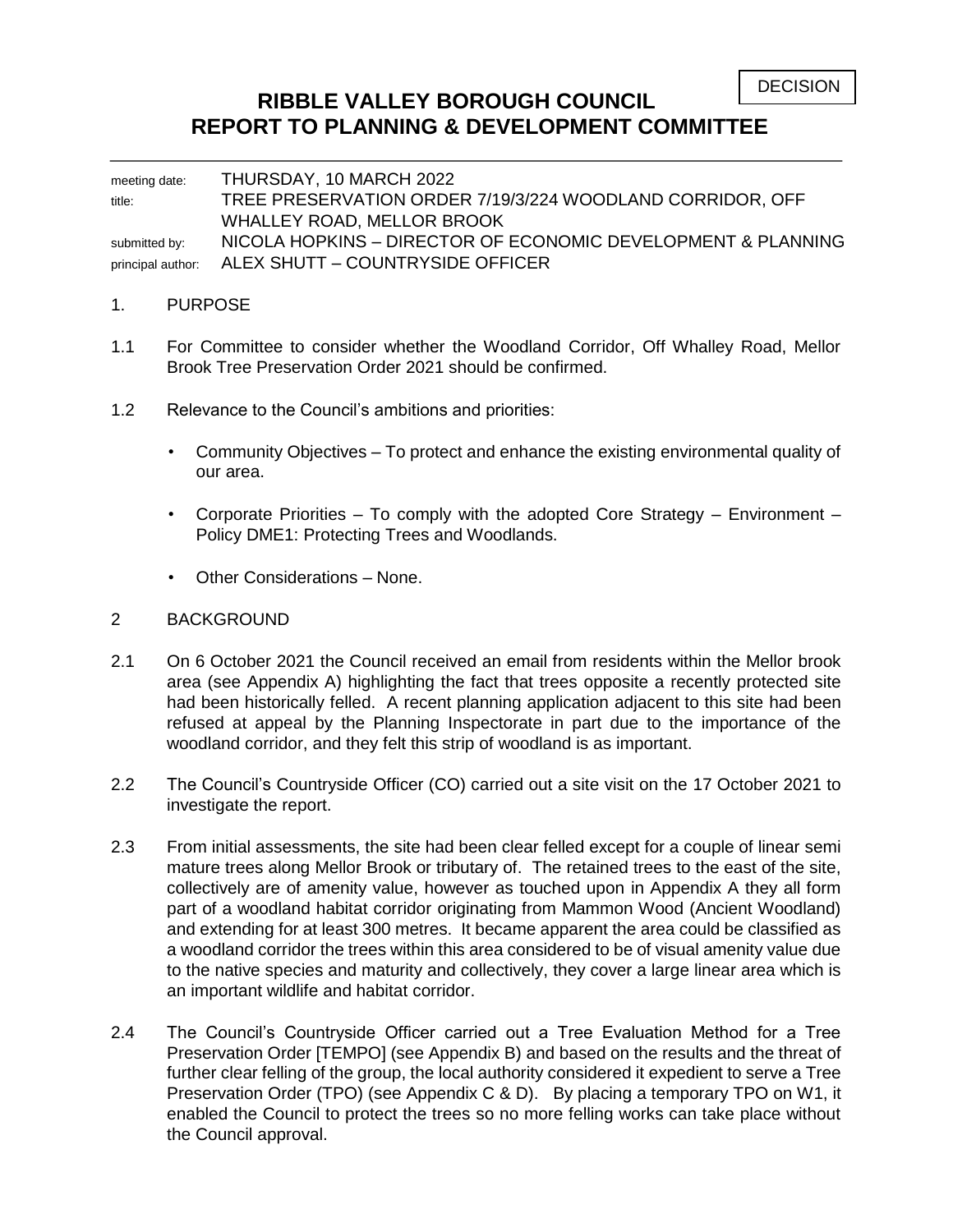2.5 On 18 November 2021 a TPO was served to 6 landowners initially, however a seventh landowner contacted the Council due to sharing ownership of the trees on land to the south of W1. One formal objection was submitted to the Council by a landowner (Please see Appendix E & F) outlining several issues with the proposed Tree Preservation Order and an email in favour of the TPO was also submitted (see Appendix H).

## 3 ISSUES

- 3.1 The woodland corridor has been under threat due to development for a number of years, a portion of land within this area has already been clear felled and without any protection the rest of the corridor could be felled. The woodland corridor is of visual amenity value to the locality and to the wider tree-scape and an important wildlife corridor.
- 3.2 The objection received cites that the TPO will affect a proposed commercial planning application. Members should note that the plan (Appendix F) submitted with the objection is not subject to a planning application and appears to be the landowners aspirations at this stage. If a planning application is submitted any tree management decisions about any of the trees included in the Preservation Order should be based on a detailed Arboricultural Impact Assessment carried out by a qualified and public indemnity insured arborist and a Habitat Phase 1 Ecology Survey carried out by a licensed ecologist. This will ensure that any tree management or decisions are based on objective and accurate arboricultural and ecological information.
- 3.3 Appendix F shows the area before any felling works were carried out and Appendix G shows the affects felling works have had on the area. Both plans and pictures clearly show the importance of manging and protecting W1 from future mismanagement. This woodland and hedgerow network is an important pathway not just for amenity but also habitat connectivity. The TPO will ensure any proposed development within this area will retain important trees and boundaries where possible and enable enhancement with low impact landscaping designs and the implementation of bird and bat boxes. As can be seen in the proposed site plan a number of trees may be affected but this TPO will ensure that the impact of the proposed development will be a low as possible.
- 3.4 A Tree Preservation Order protects trees from lopping, topping and felling but does not preclude tree work being carried out, including felling, however except for emergencies, for which there are exemptions, a tree work application is required for tree management work.
- 3.5 Tree work to protected trees that are considered to be dead and/or dangerous can, under exemptions, be carried out to reduce or remove immediate risk; however, a five-day notice is normally required. If a tree has to be felled or pruned in an emergency, the onus is on the landowner to prove that on the balance of probabilities the tree was dangerous, however dead wood pruning does not require formal consent
- 4 RISK ASSESSMENT
- 4.1 The approval of this report may have the following implications:
	- Resources Dealing with tree related issues form part of the Countryside Officers' duties.
	- Technical, Environmental and Legal Decisions made about trees have to balance protection of the environment against quantifiable risks posed by trees.